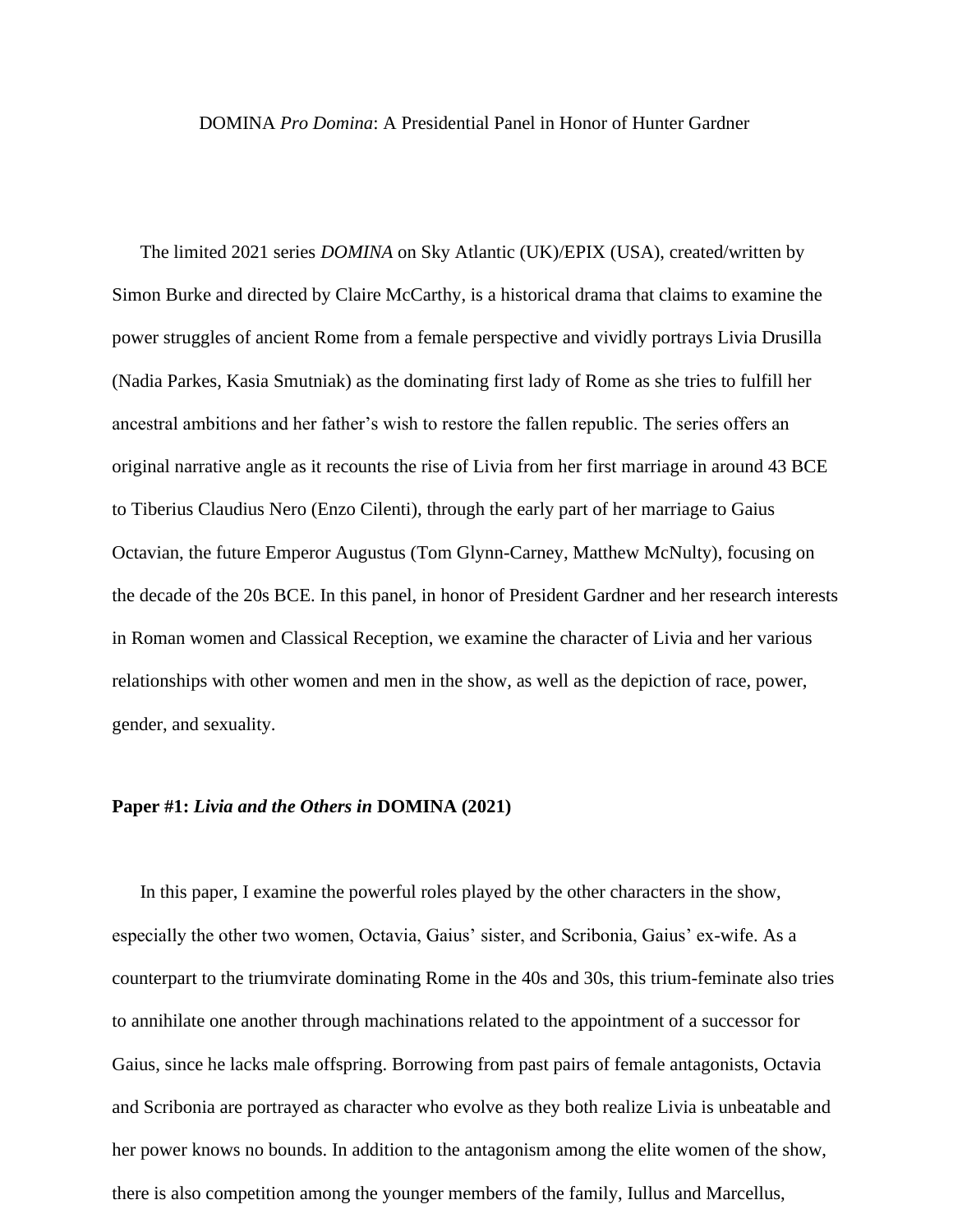Tiberius and Drusus, Julia and her cousins, Marcella and Antonia. Through a constant clash among members of the Julio-Claudian family, change in Rome is solidified progressively, as Gaius becomes the only ruler with absolute power, a dictator.

### **Paper #2: Domina-ted: The Men of** *DOMINA* **(2021)**

As the series refashions – and rehabilitates – the notoriously evil and unscrupulous Livia of the BBC series *I, Claudius* (1976) into a principled Maximus-from-*GLADIATOR*-like character who promises her patrician father Livius Drusus Claudianus (Liam Gallagher) that she will restore the Republic, her newly noble plot arc affects the character's relationships with several (in)famous historical male figures, including her father; her two husbands, called Nero and Gaius in the series; her two teen-aged sons, Tiberius and Drusus; her ally, the general Marcus Vipsanius Agrippa (Oliver Huntingdon, Ben Batt); and her doomed step-nephew, Marcellus (Finn Bennett). In this presentation, I explore Livia's complex associations with the male characters in the series, with an emphasis on how this revisionist girl-boss take on her more honorable political motivations both justifies her actions and also reverses her traditional storyline as the most dangerous female relative in television history. This presentation highlights Livia's devoted bond with her husband Gaius, who profits enormously from his wife's political instincts and power moves; and her friendship with Agrippa, who opposes but also promotes the powerful woman's ambitions.

## **Paper #3: Body Count in** *DOMINA* **(2021)**

Murder foregrounds the Rome of *Domina*. The series prologue memorializes the act sensually: the voiceover notes its fragrance, the tangibility of fatal cause and effect. The act,